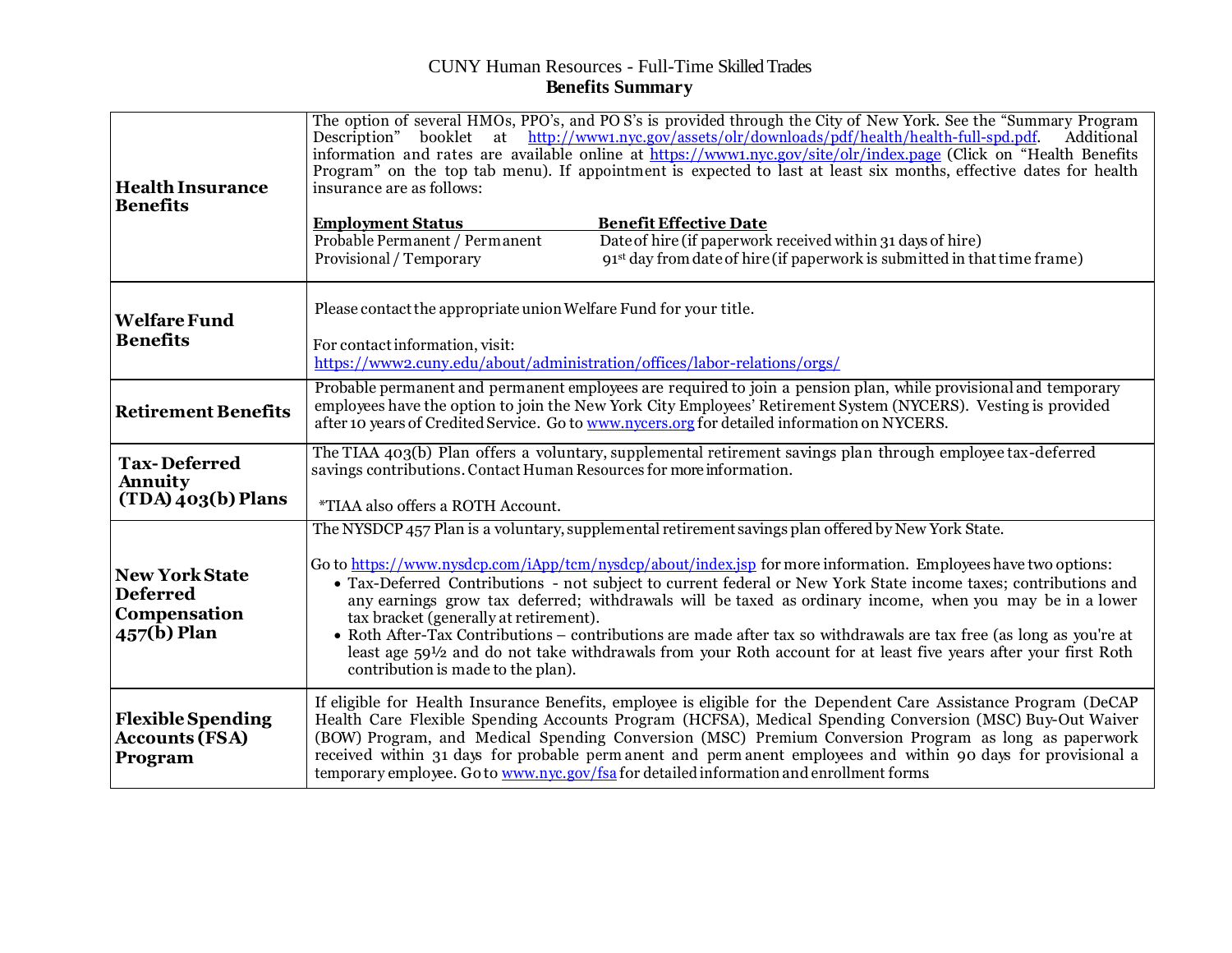## CUNY Human Resources - Full-Time SkilledTrades **Benefits Summary**

|                           | Employees are eligible to receive a tuition waiver for their own study at a CUNY school subject to certain limitations:                                                                                                                                                                                                                                                                                                                                                                                                                                                                                                 |                            |                               |
|---------------------------|-------------------------------------------------------------------------------------------------------------------------------------------------------------------------------------------------------------------------------------------------------------------------------------------------------------------------------------------------------------------------------------------------------------------------------------------------------------------------------------------------------------------------------------------------------------------------------------------------------------------------|----------------------------|-------------------------------|
| <b>Tuition Fee Waiver</b> | <b>Employee Category</b>                                                                                                                                                                                                                                                                                                                                                                                                                                                                                                                                                                                                | <b>Service Requirement</b> | Course Type & Credit Limit    |
|                           | Skilled Trades                                                                                                                                                                                                                                                                                                                                                                                                                                                                                                                                                                                                          | 1 year                     | Undergraduate Only - no limit |
|                           | Employees are eligible to waive tuition during Summer Session for Undergraduate courses only.                                                                                                                                                                                                                                                                                                                                                                                                                                                                                                                           |                            |                               |
| <b>Voluntary Benefits</b> | • CUNY e-MALL (discounts for CUNY employees).<br>• PenFed Credit Union (Previously McGraw-Hill) – Savings and Checking accounts and many other financial services<br>https://www.penfed.org/mcgrawhill<br>• Municipal Credit Union – Savings and Checking accounts and many other financial services.<br>• New York's 529 College Savings Program. Please visit https://www.nysaves.org/ for more information.<br>• Transit Benefit Program through Wage Works. Please visit<br>https://www2.cuny.edu/about/administration/offices/hr/benefits/transit-benefit-senior-colleges-central-office/<br>for more information. |                            |                               |